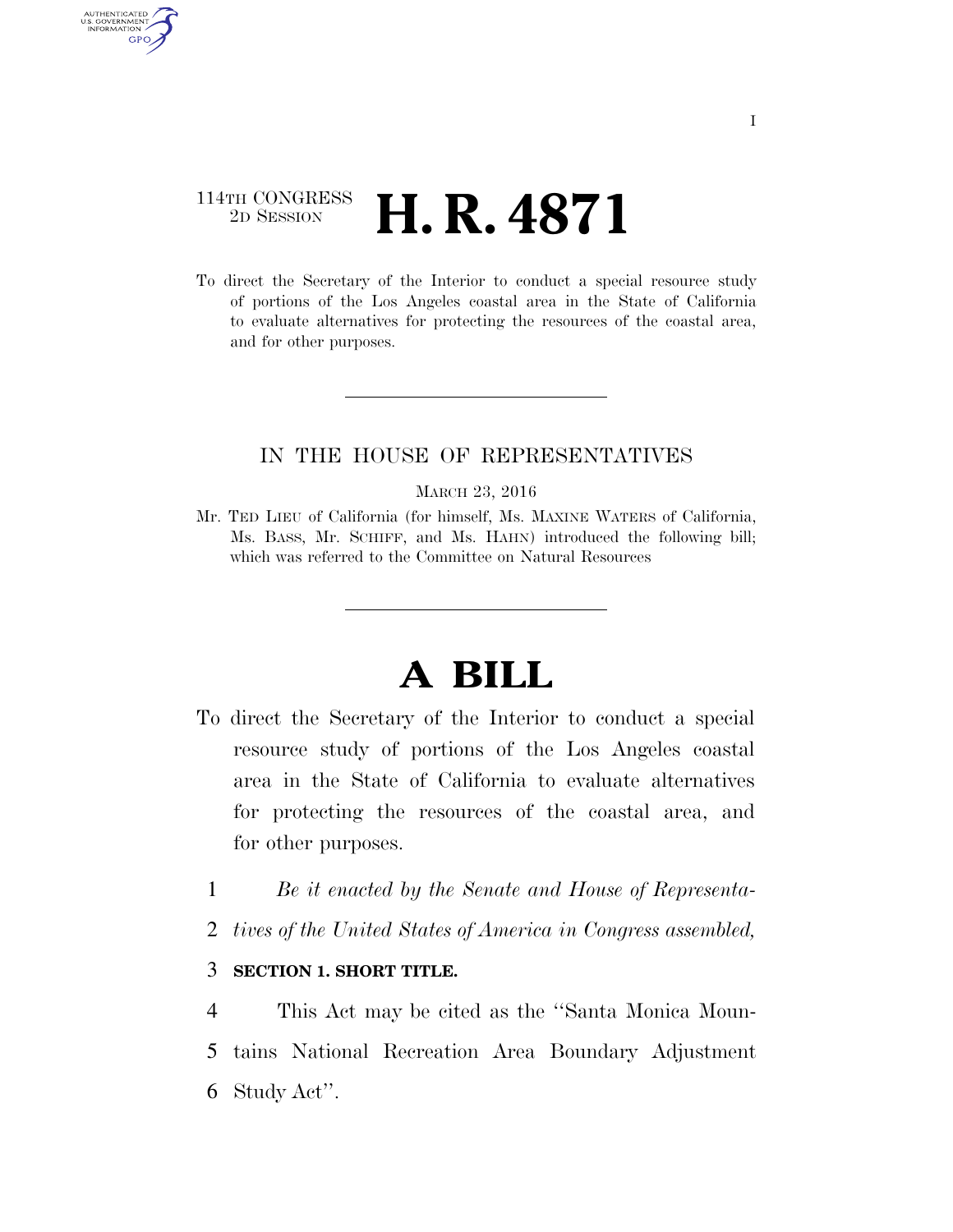# **SEC. 2. RESOURCE STUDY OF THE LOS ANGELES COASTAL AREA, CALIFORNIA.**

 (a) STUDY REQUIRED.—The Secretary of the Inte- rior shall conduct a special resource study of the lands, waters, and interests of the study area to evaluate a range of alternatives for protecting resources of the study area, including—

 (1) expanding the Santa Monica Mountains Recreation Area and redesignating the area as the ''Santa Monica Mountains and Coastal Recreation Area''; or

 (2) creating a new coastal recreation area des- ignated as ''Los Angeles Coastal Recreation Area''. (b) STUDY TOPICS.—In conducting the study, the Secretary shall evaluate alternatives that accomplish, to the extent practicable, the following objectives:

 (1) Preserving and restoring beaches, coastal uplands, and waterways.

 (2) Connecting, coordinating, and preserving State, county, and local government parks and other publicly owned lands to enhance the potential for public recreation use.

 (3) Developing and protecting historic sites, sig- nificant landscapes, districts, sites, structures, and recreation areas in connection therewith, including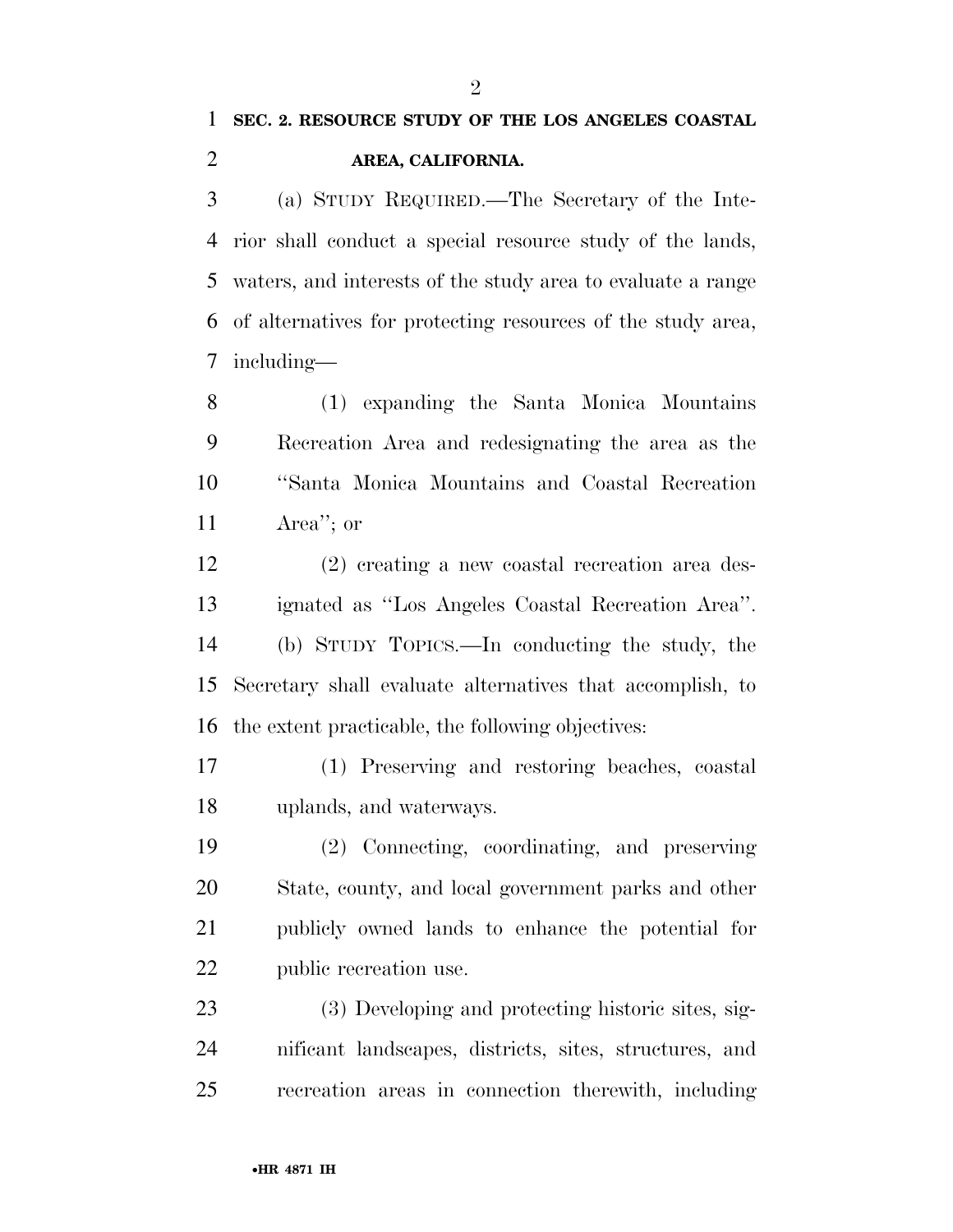parks, picnic areas, scenic overlooks, hiking trails, bicycle trails and equestrian trails.

 (4) Creating open spaces for parks and rec- reational use along the coastline adjoining the Ballona Wetlands, in the City of Santa Monica, ad- jacent to and along State and county beaches of Los Angeles along the north Santa Monica Bay down through Dockweiler State Beach up and around the Ballona Creek and Wetlands, Baldwin Hills, and along the coastline in the San Pedro section of the City of Los Angeles, excluding the Port of Los An-geles north of Crescent Avenue.

 (5) Protecting wildlife populations in the des- ignated area by preserving and restoring the Ballona Creek and Wetlands.

 (6) Establishing connections along the trail sys- tems in the designated areas with the aim of cre- ating or maintaining single contiguous trails along the Santa Monica Bay coastline and through Ballona Creek into the Baldwin Hills and encom- passing major feeder trails connecting adjoining communities and regional transit to the trail system.

 (7) Preserving recreational opportunities and facilitating access to open space for a variety of rec-reational users.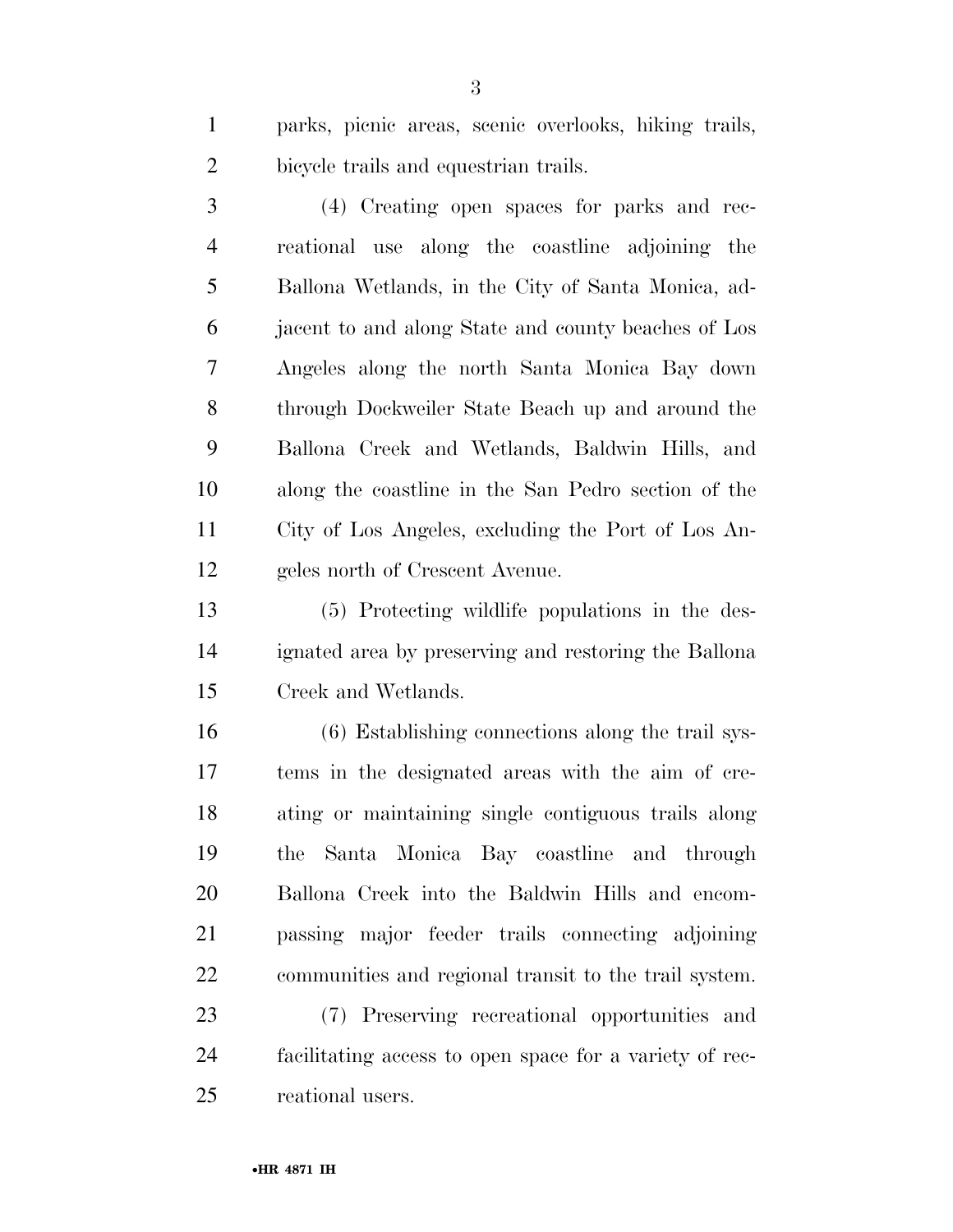| $\mathbf{1}$   | (8) Protecting rare, threatened, or endangered            |
|----------------|-----------------------------------------------------------|
| $\overline{2}$ | plant and animal species, and rare or unusual plant       |
| 3              | communities and habitats.                                 |
| $\overline{4}$ | (c) PRIVATE PROPERTY.—The study shall include an          |
| 5              | analysis of—                                              |
| 6              | $(1)$ the impact that establishment of all or a           |
| 7              | portion of the Ballona Creek and Wetlands, Baldwin        |
| 8              | Hills, and the San Pedro coastline as a unit of the       |
| 9              | Santa Monica Mountains National Recreation Area           |
| 10             | is likely to have on—                                     |
| 11             | (A) land within or bordering the area that                |
| 12             | is privately owned at the time the study is con-          |
| 13             | ducted; and                                               |
| 14             | (B) leaseholders of publicly owned, devel-                |
| 15             | oped lands; and                                           |
| 16             | (2) the concerns of private landowners within             |
| 17             | the existing boundaries of the Santa Monica Moun-         |
| 18             | tains National Recreation Area.                           |
| 19             | (d) CONSULTATION.—The Secretary shall conduct             |
| 20             | the study in consultation with the appropriate Federal,   |
| 21             | State, county and local government departments and enti-  |
| 22             | ties, elected officials, community groups and nonprofits, |
| 23             | including those that serve the following areas:           |
| 24             | (1) North Santa Monica Bay Coastline: City of             |
| 25             | Santa Monica, County of Los Angeles, City of Los          |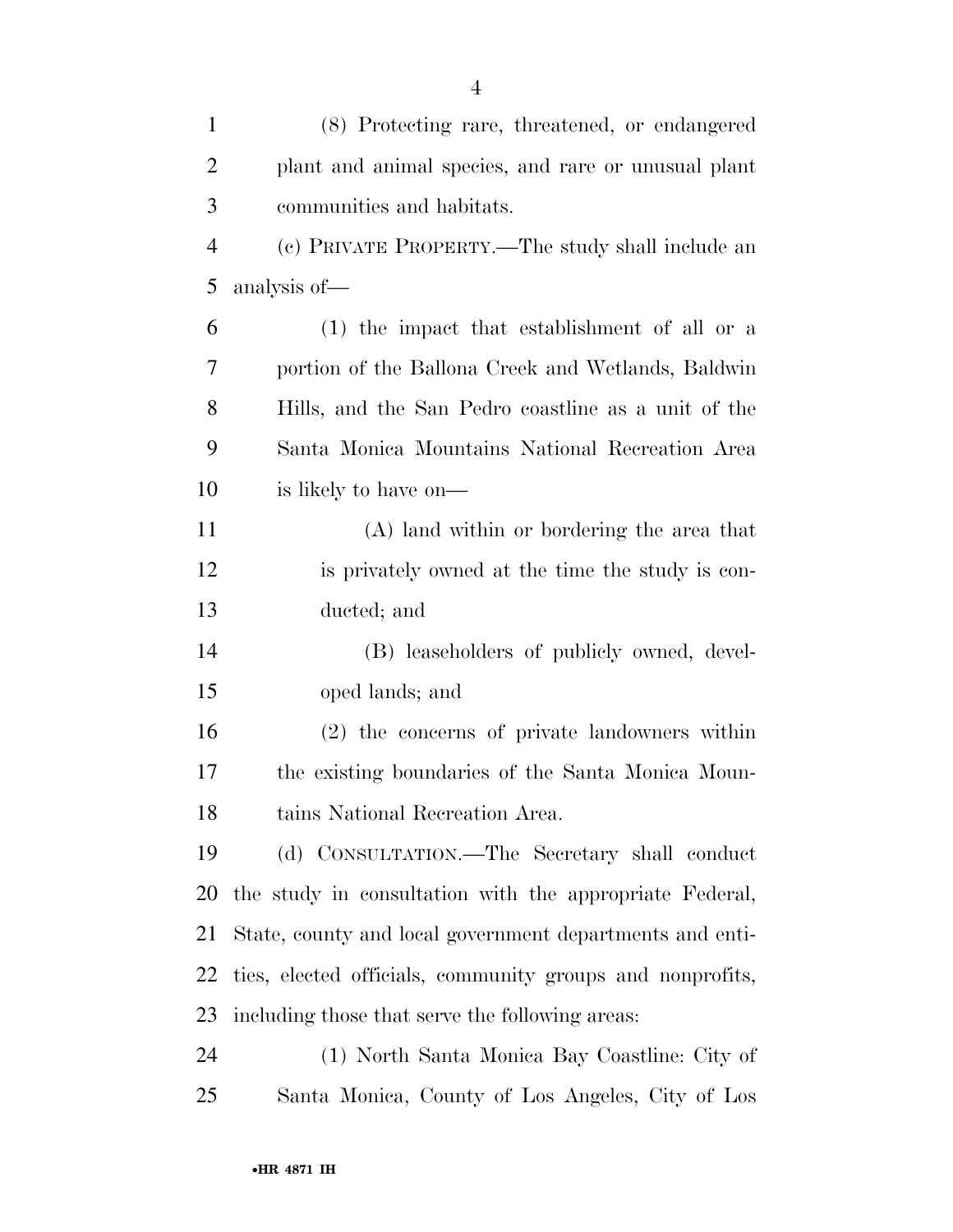| $\mathbf{1}$   | Angeles communities of Pacific Palisades, Brent-           |
|----------------|------------------------------------------------------------|
| $\overline{2}$ | wood, and Venice.                                          |
| 3              | (2) Ballona Creek, Wetlands, and central Santa             |
| $\overline{4}$ | Monica Bay: City of Culver City, County of Los An-         |
| 5              | geles Marina Del Rey community, City of Los Ange-          |
| 6              | les communities of Palms, Playa Vista, Del Rey,            |
| $\tau$         | Palms, and Westchester.                                    |
| 8              | (3) Baldwin Hills and Ballona Creek head-                  |
| 9              | waters: County of Los Angeles communities of Bald-         |
| 10             | win Hills, Windsor Hills and Ladera Heights, and           |
| 11             | City of Los Angeles communities of View Park, and          |
| 12             | Faircrest Heights.                                         |
| 13             | (4) Santa Monica Bay Coastline South: City of              |
| 14             | El Segundo, City of Manhattan Beach, City of               |
| 15             | Hermosa Beach, City of Redondo Beach, and City             |
| 16             | of Torrance.                                               |
| 17             | (5) Port of Los Angeles: City of Los Angeles,              |
| 18             | community of City of Los Angeles, community of             |
| 19             | San Pedro.                                                 |
| 20             | (e) STUDY CRITERIA.—In addition to the special con-        |
| 21             | siderations specified in this section, the Secretary shall |
| 22             | conduct the study in accordance with section 100507 of     |
| 23             | title 54, United States Code.                              |
| 24             | (f) TRANSMISSION OF STUDY.—Not later than 3                |
| 25             | years after funds are first made available for the study,  |